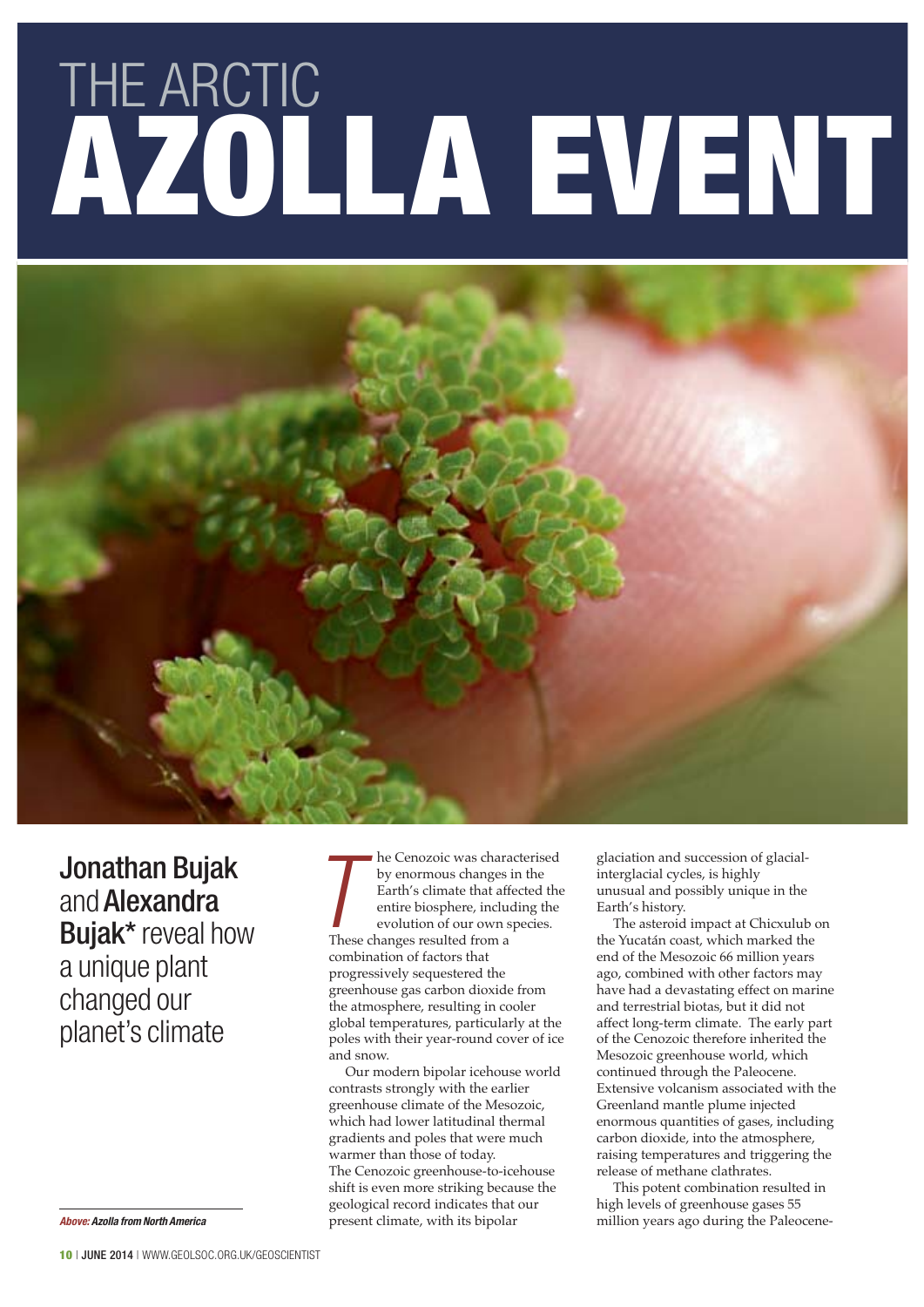# THE ARCTIC AZOLLA EVENT LASTED FOR ABOUT A MILLION YEARS, BEGINNING IN THE LATEST EARLY EOCENE (YPRESIAN) AND ENDING JUST AFTER THE ONSET OF THE MIDDLE EOCENE (LUTETIAN) ❞ ❞



**world at the end of the Cretaceous 66 million years ago compared to the modern icehouse world with its bipolar glaciation**

Eocene Thermal Maximum (PETM, aka. the Early Eocene Thermal Maximum, EETM).

### **Trigger**

Although temperatures fell after EETM, they remained high during the early Eocene and averaged 12°C to 15°C in the Arctic, where the remains of lush forests are preserved in sediments on Ellesmere Island. It is therefore surprising that initiation of the greenhouse to icehouse shift occurred at the end of the early Eocene which, apart from the EETM, experienced the highest temperatures of the Cenozoic. What could have triggered this remarkable climatic change which eventually led to our present bipolar icehouse world?

The answer came in 2004, when reduced ice conditions allowed the scientific drillship, *Vidar Viking*, supported by the Swedish and Russian icebreakers *Oden* and *Sovetskyi Soyuz*, to undertake a unique voyage to the North Pole. This was Leg 302 of the Integrated Ocean Drilling Project (IODP), also known as the Arctic Coring Expedition (ACEX). Over the past five decades, IODP and its predecessor, the Deep Sea Drilling Project (DSDP), had systematically drilled sediments beneath the world's oceans, but extensive ice cover had prevented an expedition to the Arctic Ocean.

The expedition's objective was to core Upper Cretaceous and Cenozoic sediments of the Lomonosov Ridge, which extends for 1800km across the Arctic Ocean and rises three and a half kilometres above the surrounding seafloor. Would the expedition accomplish its mission to core more than 300 metres, while maintaining its drilling location in constantly moving sea ice?

## Lomonosov

*Vidar Viking* reached its drilling location on August 13, but was forced to move to a nearby site due to deteriorating ice conditions. Drilling began on August 18 in 1209 metres of water, but soon encountered more problems, this time due to a shattered core liner, forcing *Vidar Viking* to move to a third location on August 27. This time it was successful and cored into the Lomonosov Ridge as the two ice-breakers protected it from the drifting sea ice.

Finally, on September 8, ACEX recovered cores from sediments deposited during the initial greenhouse to icehouse shift, revealing thousands of organic-rich layers filled with beautifully preserved remains of the floating freshwater fern *Azolla*. Later analyses confirmed that the 'Arctic *Azolla* Event' lasted for about a million years, beginning in the latest Early Eocene ▶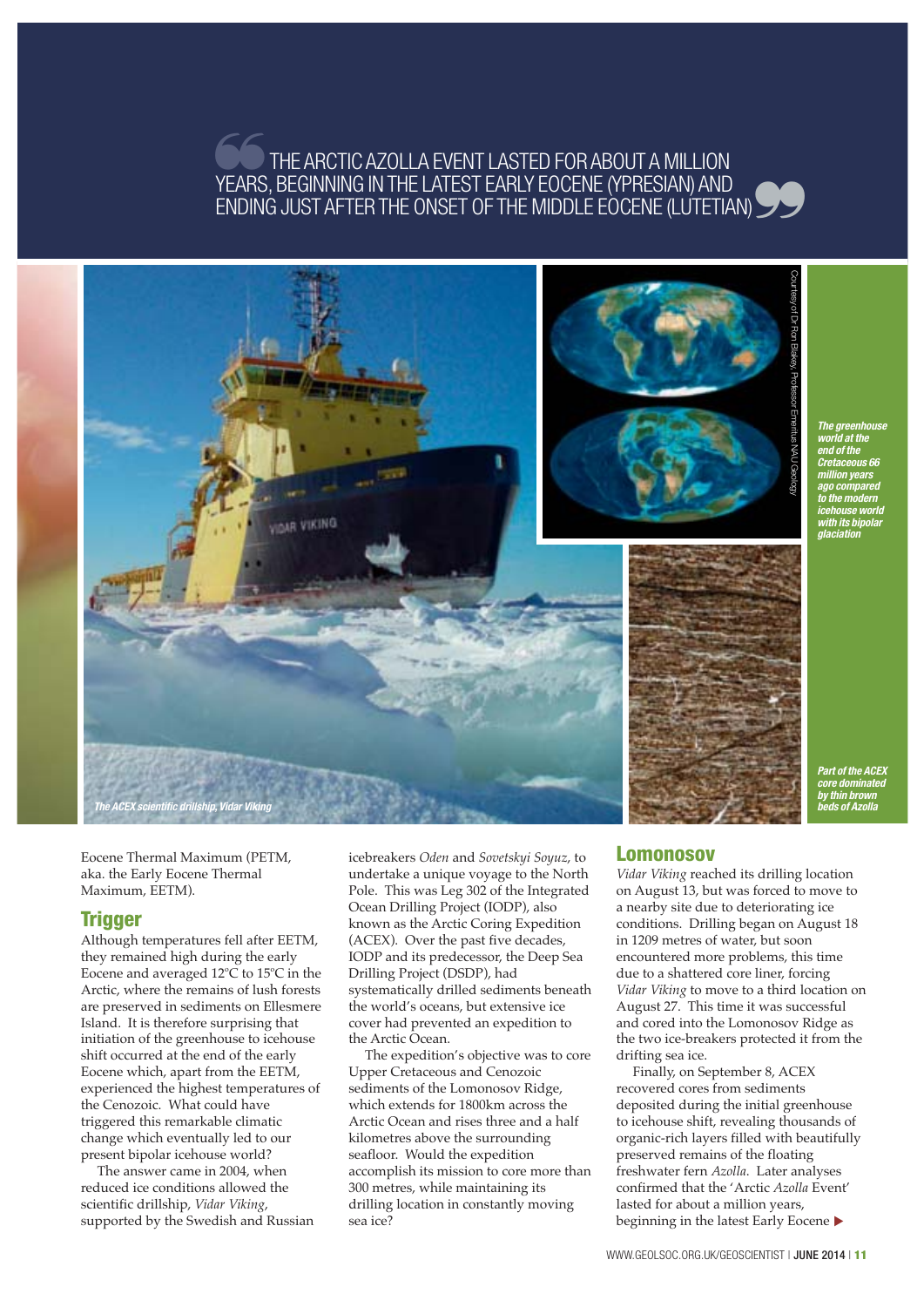**Eocene palaeogeograp hy of the Arctic Ocean before (Turgay Strait open) and** during (Turgay **Strait closed) the Azolla event**





**Specimens of Azolla from Ecuador where Dr Mariano Montaño is developing its use as a rice biofertilizer**

**Fossil Azolla dated betw 50.5 and 55.5 Ma (million years) from the Green River Formation of Garfield County, Colorado, which are similar in age to Azolla in the ACEX core. The floating leaves and tendrils are identical to those of modern Azolla**



<u>Innimilad milaalaalaalaa laatantantantantantantantantantanta</u>





 $\blacktriangleright$  (Ypresian) and ending just after the onset of the Middle Eocene (Lutetian).

*Azolla* is a floating freshwater fern that can only tolerate slight amounts of salinity. What were millions upon millions of *Azolla* plants doing in the middle of the Arctic Ocean, and why were they there precisely when the Earth experienced one of the most dramatic climatic changes in its history? Was there a connection between the two events?

Following ACEX, a model answering these questions was proposed and repeatedly tested during the next decade when scientists from all over the world analyzed the ACEX cores, confirming its validity and refining its details. It was subsequently published in a series of papers, and featured in the *New York Times* on 30 November 2004 (*'Under all that ice, maybe oil'*), *National Geographic* in May 2005 (*'Was the icy Arctic once a warm soup of life?'*) and *Nature* in June 2006 (*'From greenhouse to icehouse in 55 million years'*).

#### **Turgay**

Following the EETM, the Arctic Ocean was largely land-locked and centered on the North Pole, as it is today, so that it experienced Arctic summers with 24 hours of daylight and winters with 24 hours of darkness, but with much warmer temperatures than those seen today. Its only significant marine connection was through a long narrow seaway called the Turgay Strait, which extended southwards across western Siberia to the equatorial Tethyan Ocean.

Then, 49 million years ago, the shallow Turgay Strait became blocked, and the Arctic Ocean became isolated from the other oceans, similar to today's Black Sea, which only has a single very narrow connection to the Mediterranean

**Henk Brinkhuis at the North Pole**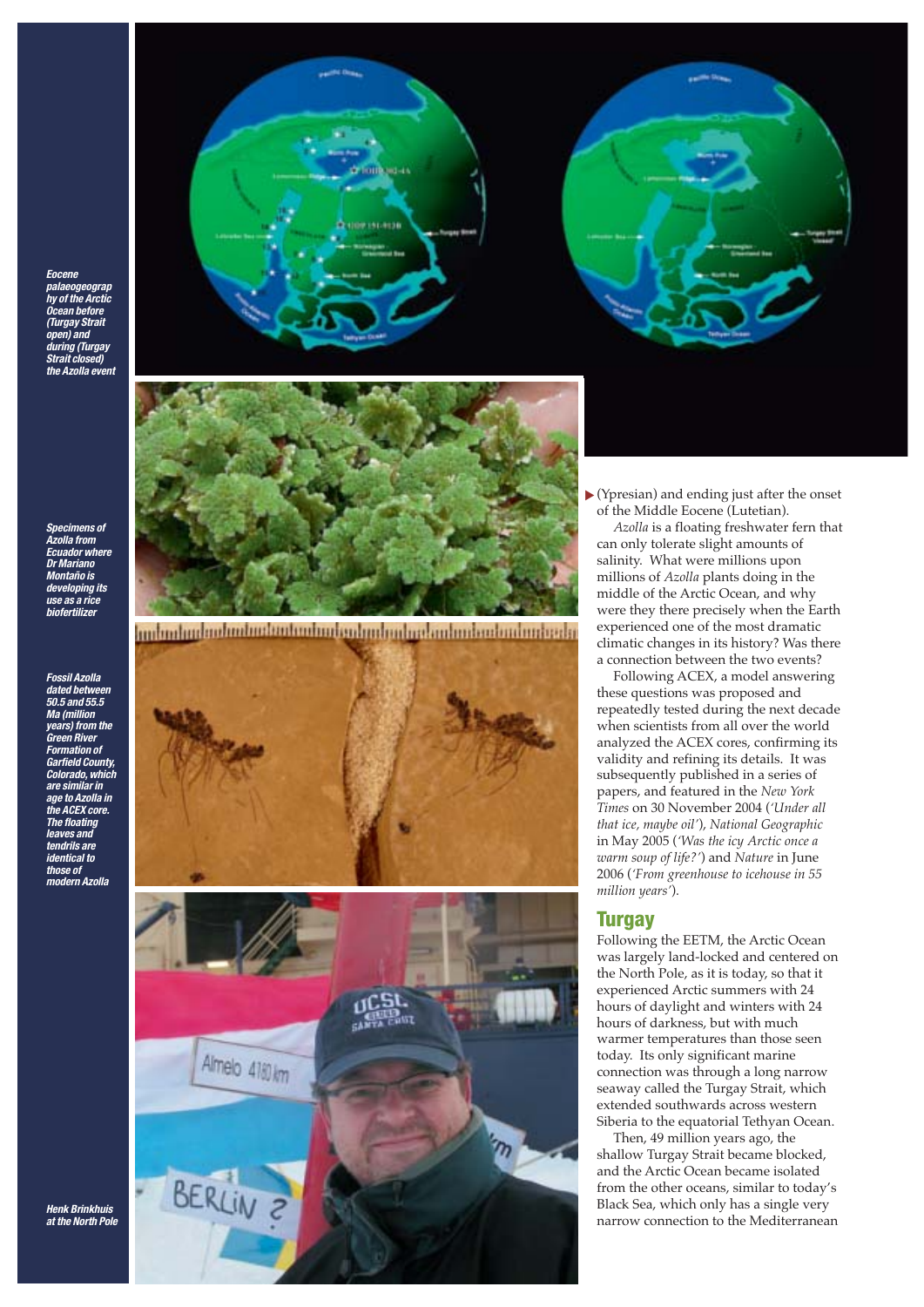through the Bosporus. Like the Black Sea, the Arctic Ocean became 'stratified', with little vertical mixing of its water, so that its bottom waters became anoxic and all bottom-dwelling benthic organisms died out. High greenhouse temperatures also caused more energetic weather than today and increased the amount of rainfall. Rivers discharged large volumes of freshwater, resulting in layers of surface freshwater extending out into the ocean. Satellite images show similar freshwater layers spreading out from today's Amazon River for hundreds of kilometres into the Atlantic Ocean.

This explained *Azolla's* presence far from the ancient Arctic Ocean shoreline. In the Arctic spring and summer, the free-floating freshwater plant spread and multiplied on surface freshwater layers that extended from rivers discharging into the ocean. Each bed of *Azolla* in the ACEX cores represents a single mat or succession of mats of floating *Azolla* that extended away from shore towards the centre of the Arctic Ocean. As the floating mats became waterlogged or as storms fragmented them, the plants died and sank to the sea floor and lay undisturbed, due to the absence of benthic organisms. The remains of *Azolla* were then gradually buried by fine sediments or the remains of plankton and other organisms living in the surface water, which formed the thin beds separating the *Azolla* layers.

This process was repeated again and again, gradually forming the thousands of *Azolla* beds seen in ACEX cores. Some of them may have been deposited annually, some every few years or longer, others in clusters that were related to climatic cycles that affected temperature and the amount of rainfall and runoff. These details would be gradually teased from the core samples, and many still wait to be refined as increasingly sophisticated techniques become available. However, the general model has stood the test of time.

The Arctic *Azolla* Event lasted for about a million years and scientists are still unsure why it ended. Perhaps the Turgay Strait re-opened and the Arctic Ocean resumed its earlier

configuration, or maybe the nutrients needed for *Azolla's* growth were finally depleted – nutrients such as phosphates that

were supplied by rocks exposed on the land surrounding the Arctic, rocks that may have eventually been eroded away, ending the *Azolla* Event.

#### Impact

Calculations of *Azolla's* volume during the event show that it had a huge impact on the world's climate. The billions of tiny plants drew down the carbon dioxide needed for their growth directly from the atmosphere, reducing greenhouse gases, and ending the greenhouse climate that had prevailed for hundreds of millions of years. Levels of atmospheric carbon dioxide that had been as high as 2500 to 3500ppm before the *Azolla* Event were reduced by up to a half by the *Azolla* Event.

Atmospheric carbon dioxide continued to fall over the next 49 million years due to mountain uplift and changing oceanic currents that sequestered even more carbon dioxide. As atmospheric carbon dioxide fell below 1000ppm about 40 million years ago, permanent ice and snow increased in Antarctica. Then, as it fell even lower to 600ppm just 2.6 million years ago, widespread glaciation began in the Arctic, initiating the succession of glacial-interglacial cycles that characterise today's icehouse world. Present values are just above 400ppm, having risen from pre-industrial values in the mid 18th Century of about 280ppm.

The atmospheric carbon dioxide sequestered by *Azolla* was incorporated into the plant biomass, which is preserved in sediments beneath the Arctic, but a crucial question still needed answering. Nitrogen is essential for the growth of all plants and almost all of them obtain this nutrient from nitrogenbased compounds present in the soil or underwater substrate. How was *Azolla* able to grow so rapidly, free-floating in the middle of an ocean without this source of nitrogen? ▶



**Above: ACEX coring locations close to the North Pole** 

**Below: ACEX scientists at the North Pole**

WHAT WERE MILLIONS UPON MILLIONS OF AZOLLA PLANTS DOING IN THE MIDDLE OF THE ARCTIC OCEAN, AND WHY WERE THEY THERE PRECISELY WHEN THE EARTH EXPERIENCED ONE OF THE MOST DRAMATIC CLIMATIC CHANGES IN ITS HISTORY? ❞ ❞

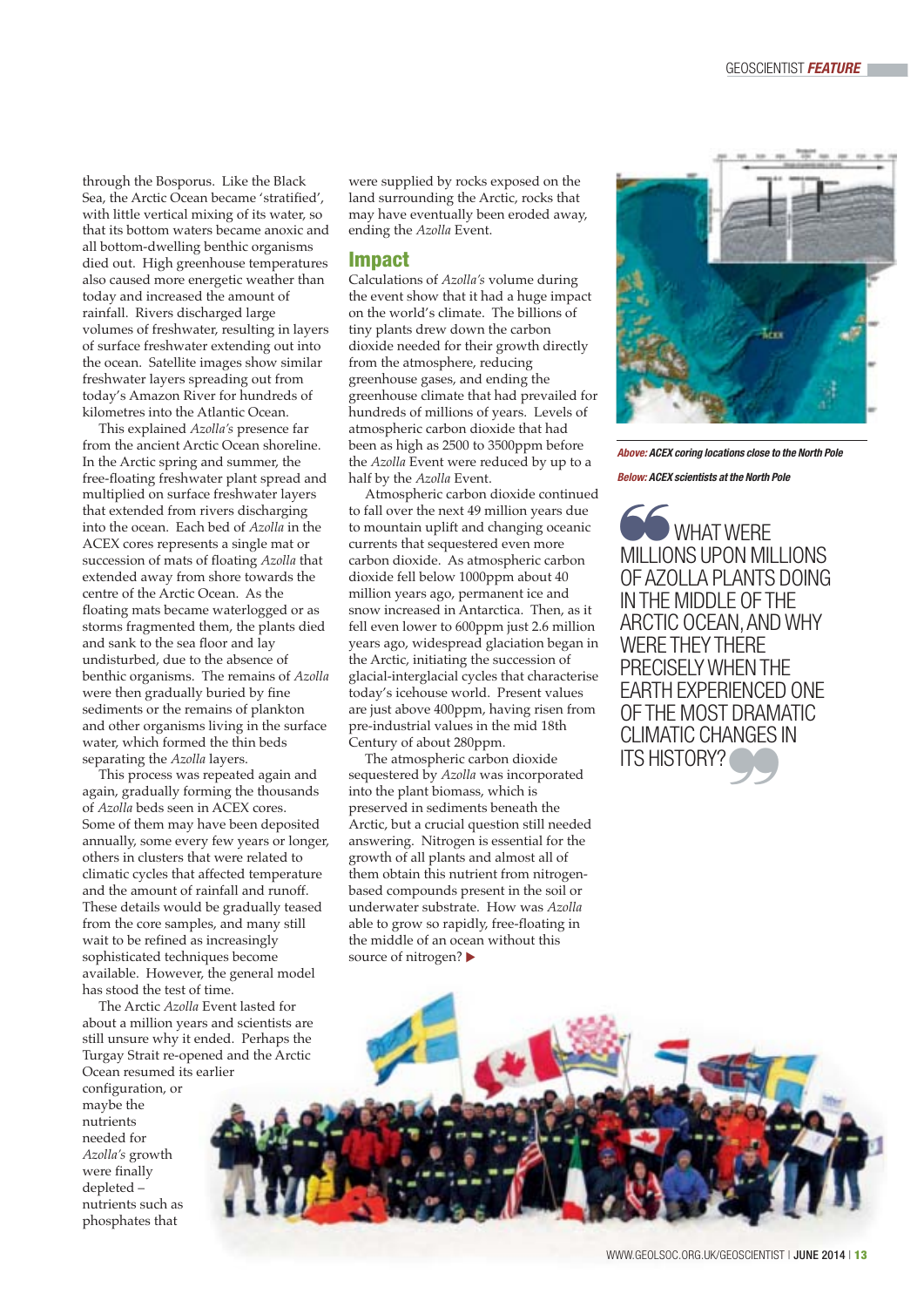Nine months after ACEX, Henk Brinkhuis, the expedition's palynologist, arranged the first meeting of the 'Darwin *Azolla* Group' at Utrecht University in the Netherlands for geologists with expertise relevant to the *Azolla* Event. Also invited was biologist Francisco Carrapiço, Assistant Professor at the University of Lisbon's Department of Plant Biology, and the world's leading expert on modern *Azolla*. He was to provide information that would answer the question. ▼

#### Superorganism

*Azolla* is a fern that floats freely on the surface of quiescent freshwater bodies, such as ponds, lakes and gently flowing rivers, and it is one of the fastest growing plants on the planet, doubling its biomass in as little as two days. We know that *Azolla* is a fern because of its internal structure and the way that it reproduces, but it looks nothing like a fern. Its leaves are composed of small spongy lobes, just a few millimetres long, which float on the water with hair-like tendrils dangling in the water below. Its larger dorsal leaves are buoyant and contain cavities enclosing a

symbiotic cyanobacterium called *Anabaena azollae*.

Although a few other plants have cyanobacterial symbionts, the relationship is lost when the plant dies and has to be renewed each generation. *Azolla* is unique because it is the only known plant in which a cyanobacterial symbiont is passed to successive generations during the plant's reproduction. The fossil record indicates that the relationship between *Azolla* and *A. azollae* was established in the mid Cretaceous, so that the two organisms have been co-evolving for about 100 million years. This has resulted in their developing highly efficient and complementary biochemistry, enabling *Azolla's* phenomenal growth rate.

It is a perfect marriage: *Azolla* provides a home for *A. azollae*, which sequesters nitrogen fertilizer for *Azolla* directly from the atmosphere. Their relationship is now so intimate that many of *A. azollae's* genes have been lost or transferred to the nucleus in *Azolla's* cells, so that *A. azollae* can no longer survive independently outside *Azolla*. All of the genetic evidence indicates that *A. azollae* is evolving towards a nitrogenfixing organelle in *Azolla*, and in 2010 Francisco Carrapiço published his landmark paper: *'Azolla as a Superorganism'*, proposing that *Azolla* and *A. azollae* are so closely interconnected that they represent a single superorganism. This was the missing part of the puzzle needed to explain the Arctic *Azolla* Event. It showed how *Azolla* was able to repeatedly spread across freshwater surface layers in the Arctic Ocean, sequestering large quantities of atmospheric carbon dioxide, to trigger the initial change from a greenhouse to icehouse climate.

#### Perfect storm

We humans are threatened by a perfect storm as our population passes seven billion thanks to shortages of land, food and energy. Increased emissions of greenhouse gases are also reversing climatic changes that occurred over millions of years. The greenhouse-toicehouse shift was caused by a succession of processes that took 49 million years, but mankind's emission of greenhouse gases could reverse this process in just a few decades, changing the climate back to a greenhouse world



Azolla fertilizing a rice paddy in Ecuador Inset: Azolla usually floats freely on the<br>surface of freshwater, but tendrils that dangle freely beneath the plant can also<br>root in wet muddy substrate to provide additional nit

**Bread made from Azolla by Erik Sjödin at Wysing Arts Centre, England. Erik also has recipes for pancakes, soup, burgers, and more...**